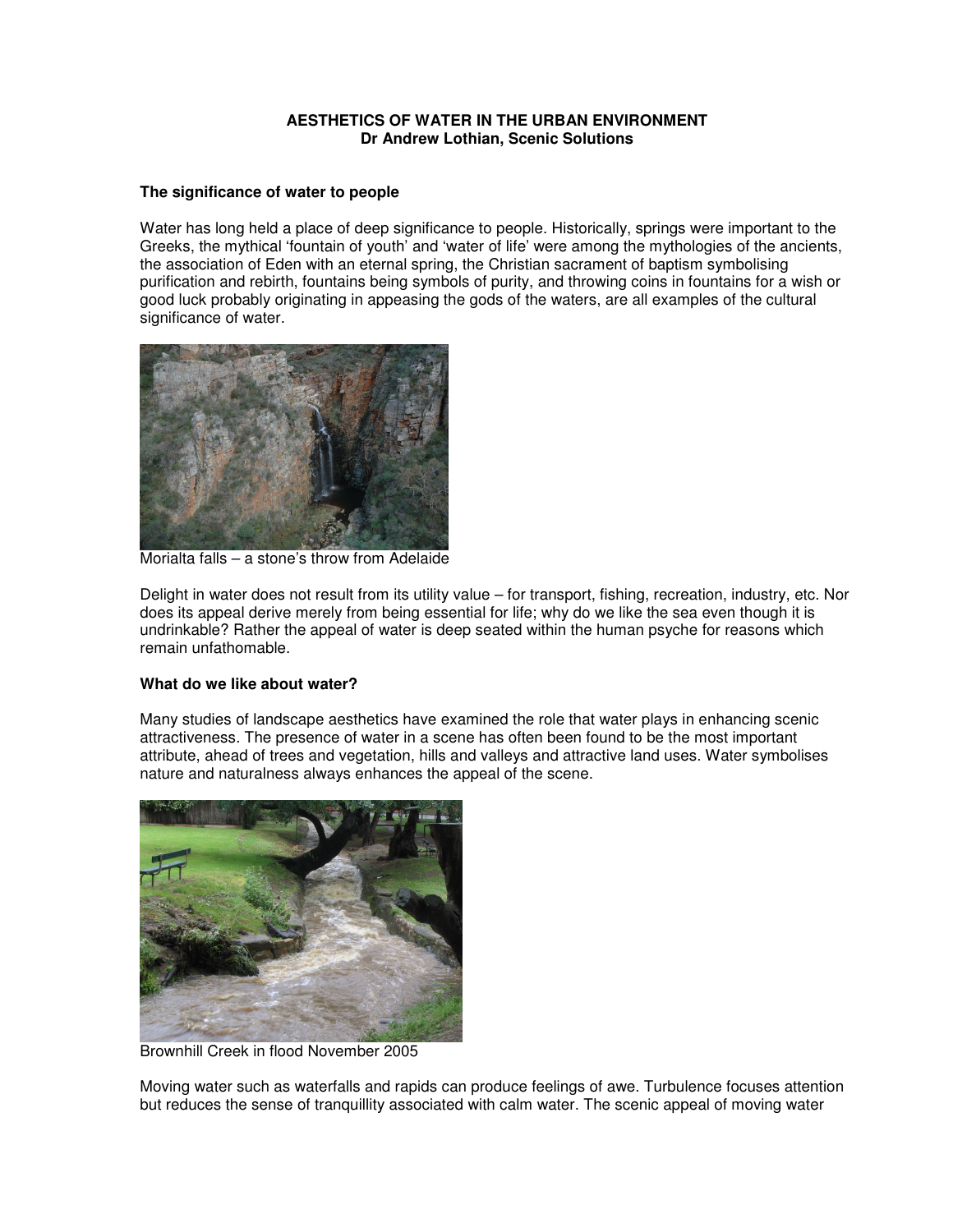increases up to a point then tends to diminish as rushing turbulent water such as floods can engender fear.



Adelaide Botanic Gardens lake – lots of edge

The scenic attractiveness of water increases with the length of the water/land edge, the area of water and the depth of the water. Many straightened streams reduce the water/land edge. Placid water bodies such as ponds and lakes engender calmness, tranquillity and serenity. In urban areas, water holds one's attention, has a stabilising effect on emotions and, in particular sharply reduces feelings of fear. Water (along with trees and flowers) act as natural tranquilizers, helping people cope with the stresses of urban living.

# **What don't we like about water?**



Water feature in front of Art Gallery. Dirty water reduces its attractiveness

While clean, sparkling, clear water is judged as attractive, dirty water, poor water quality, coloured water, stagnant water and algae growth on the water are all regarded as unattractive. Litter, erosion and channelisation also are negatives. Such is the importance of naturalness in water that a scene of water labelled as artificial will rate lower than the same scene labelled natural (e.g. a reservoir vs a lake).

## **How can we maximise the aesthetic benefit of water?**

It is striking that compared cities in with more temperate climates, Adelaide does not have extensive water bodies such as lakes and rivers. The Torrens Lake and the River Torrens have significant water colour issues which diminish their attractiveness.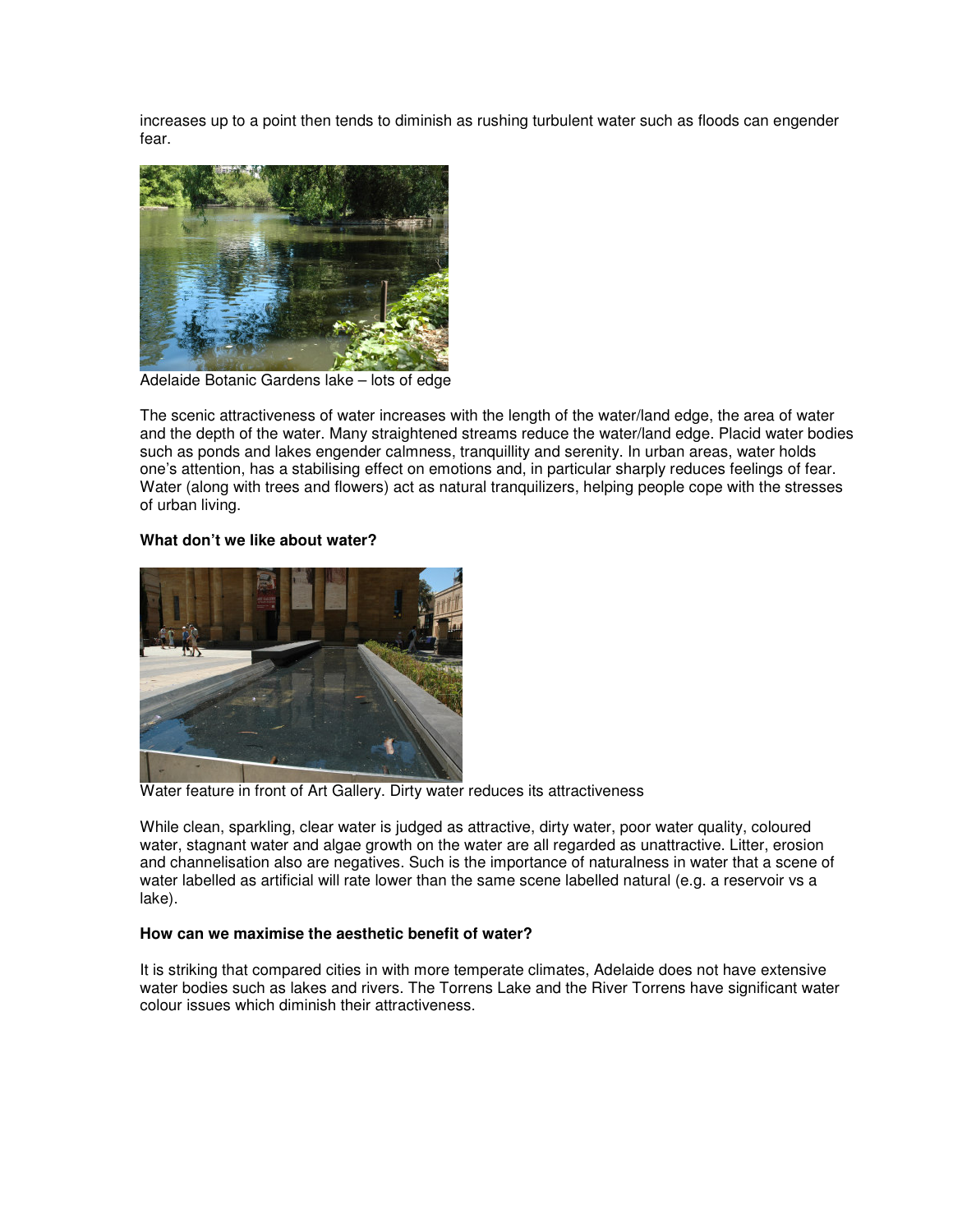

River Torrens – on a good day!



Wayville Creek – an opportunity lost

The urban creeks across the Adelaide plains flow only temporarily after rain and have been largely confined in concrete channels. Their potential role in enhancing urban amenity have been largely lost in the older suburbs of Adelaide by urban development encroaching too close to establish linear parks.

The creation of water bodies at new urban developments such as Mawson Lakes and Andrews Farm demonstrate the appeal that water provides, as well as its real estate value. The lessons from these are being applied in new urban areas where creeks have been retained as part of the open space and water bodies formed.

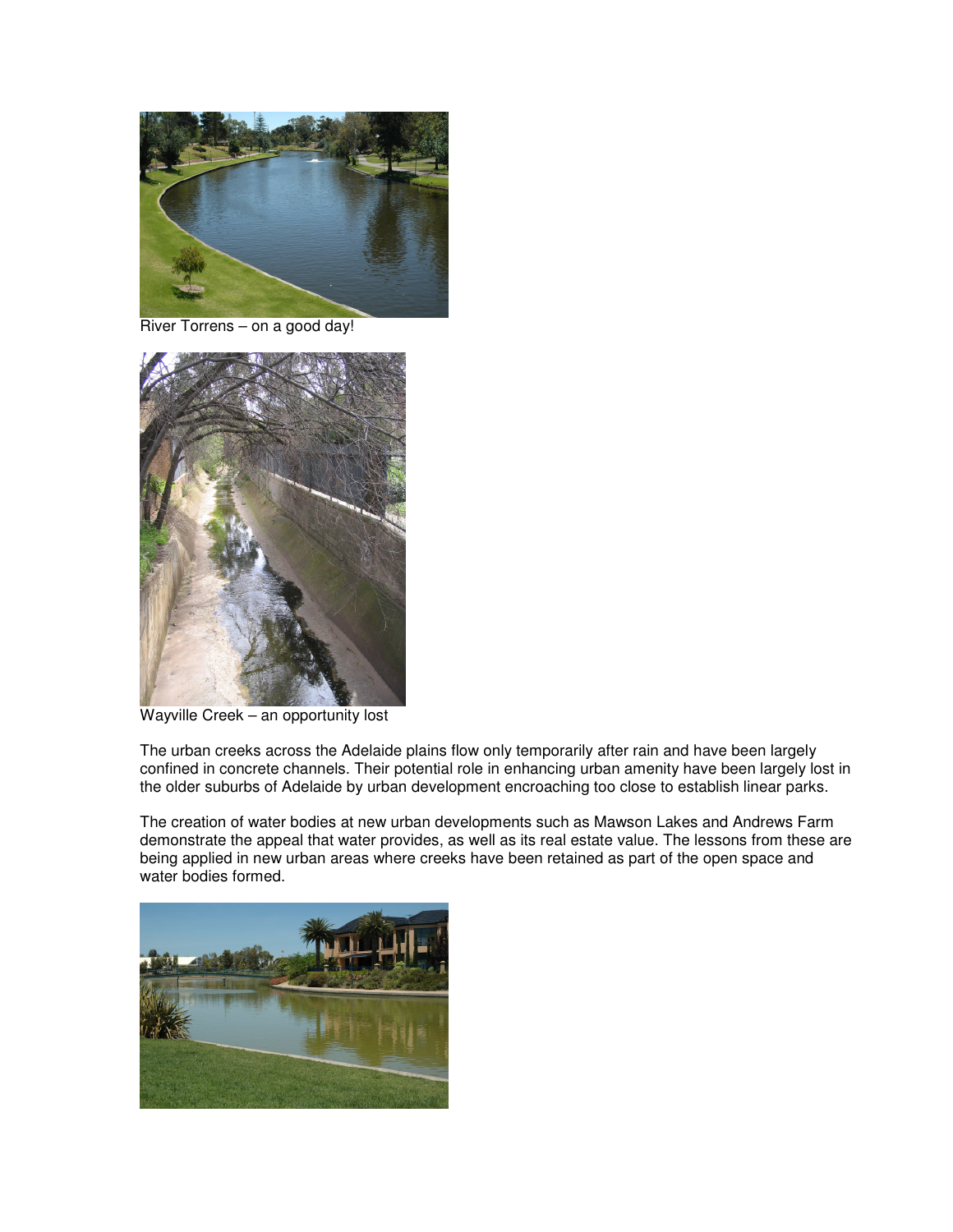Mawson Lakes – blending of housing and water

Urban wetland initiatives such as the Urrbrae wetlands, the Warriparinga Wetland, the Paddocks and other extensive wetlands at Salisbury and many small wetlands that have been established over recent years are of great aesthetic benefit. The layout of such wetlands should aim to maximise the visibility of the water body to passer-bys.



Parklands Ck adjacent Victoria Park – an opportunity

Where-ever possible, opportunities to create lakes and wetlands should be realised. For example, the Parklands Creek which enters the southern end of Victoria Park could be diverted into a large water holding basin which, as well as providing flood relief, would serve as an attractive water body in an otherwise open paddock.

In designing water bodies, the water/land length should be maximised through indentations rather than a smooth round edge. This will maximise its visual appeal. The water body should be extensive and islands provide excellent visual contrast and further edges. Water depth is important, partly to ensure the retention of water as long as possible, and also because deep water is more visually attractive. Measures to trap silt, debris and pollutants before the water enters the water body will provide cleaner, more attractive water.



Botanic Gardens Mediterranean garden fountain – water in a dry climate